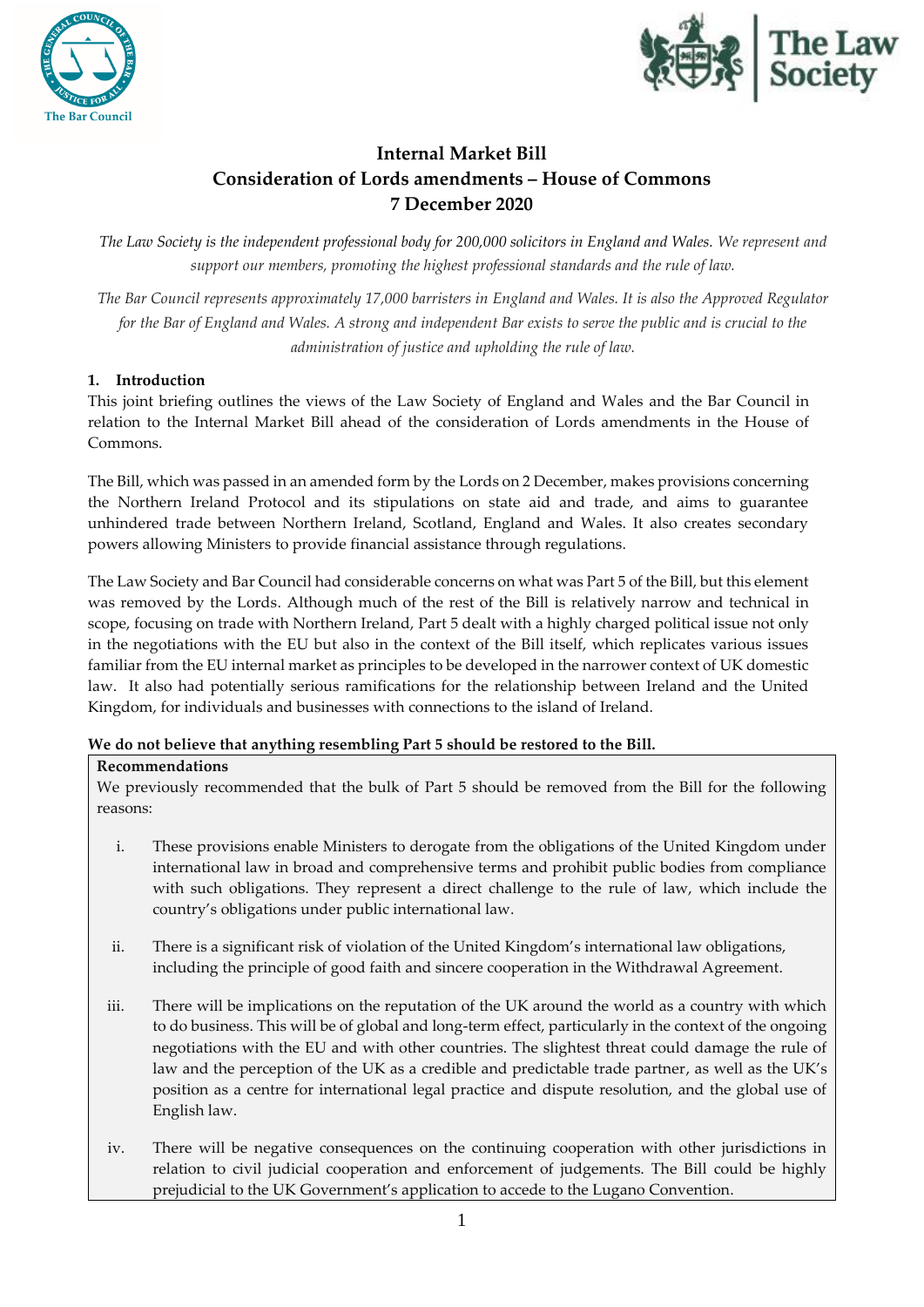



v. The provisions could raise significant conflict between the courts and executive with regard to judicial review.

We therefore recommend that nothing resembling what was Part 5 of the Bill, or its provisions, is restored.

## **2. Challenge to the rule of law**

When the Bill was introduced to the Lords, Clauses 43 to 47 (five of the six clauses that made up Part 5) represented a direct and apparently deliberate challenge to the rule of law, which must be understood, including by the United Kingdom, to include obligations under international law.

These provisions would have enabled Ministers to derogate from the obligations of the United Kingdom under international law in broad and comprehensive terms and prohibit public bodies from compliance with such obligations (particularly clause 44(1)).

We are unaware of a precedent for such an approach in UK legislation or administrative practice, which cuts across numerous statements of high judicial and political authority confirming the country's consistent commitment to upholding the rule of law.

Furthermore, such measures would affect the legal hierarchy of sources established in the Withdrawal Agreement (in violation of article 4 and 5). If the Bill is passed with such clauses included, the Northern Ireland Protocol and associated caselaw would have a subordinate role dependent on ministerial interpretation.

The version of the Bill passed by the Commons would also have created a legal anomaly. It would have enabled regulations made under clauses 44 and 45 to be treated as primary legislation. This would mean that such regulations would be excluded from being judicially reviewed (and potentially struck down if they were found to breach human rights legislation). Instead, the court would only have had powers to issue a declaration of incompatibility under section 4 of the Human Rights Act.

### **3. Potential breach of public international law**

While the UK is no longer a Member State of the EU, the transition period has not yet expired. We are therefore concerned that the effect of the restoring Part 5 will be to place the UK in breach not only of the specific provisions of the Northern Irish Protocol but also of the wider principles of good faith and sincere cooperation that continue to bind the UK under the general provisions of the Withdrawal Agreement during the transitional period.

The UK has now been placed in a position where the EU has accused it, with considerable force, of a deliberate and fundamental breach of its general obligations during the transition period, with potentially far-reaching adverse effects both on the legal interests and international reputation of the UK. Indeed, the European Commission sent the UK a letter of formal notice on 1 October 2020 under Art. 258 TFEU, claiming the UK is breaching its obligations to act in good faith under Article 5 Withdrawal Agreement.

UK experts have suggested that this claim could be well-founded and violate the principle of good faith and sincere cooperation in the Withdrawal Agreement. This could, in addition to the Infringement proceedings, lead to dispute settlement proceedings being commenced against the UK, and, therefore, a risk of retaliation from the EU including the suspension of trade as set out in the Withdrawal Agreement. The resulting damage to the UK's reputation would likely make prospective trading partners – including key UK Government targets such as the US and Australia, and important growth markets for the legal sector such as India and Brazil – far more wary of entering into trade agreements with the United Kingdom. The reality of these risks have been made clear by a series of statements from US political leaders over the past few weeks.

### **4. Implications on civil judicial cooperation**